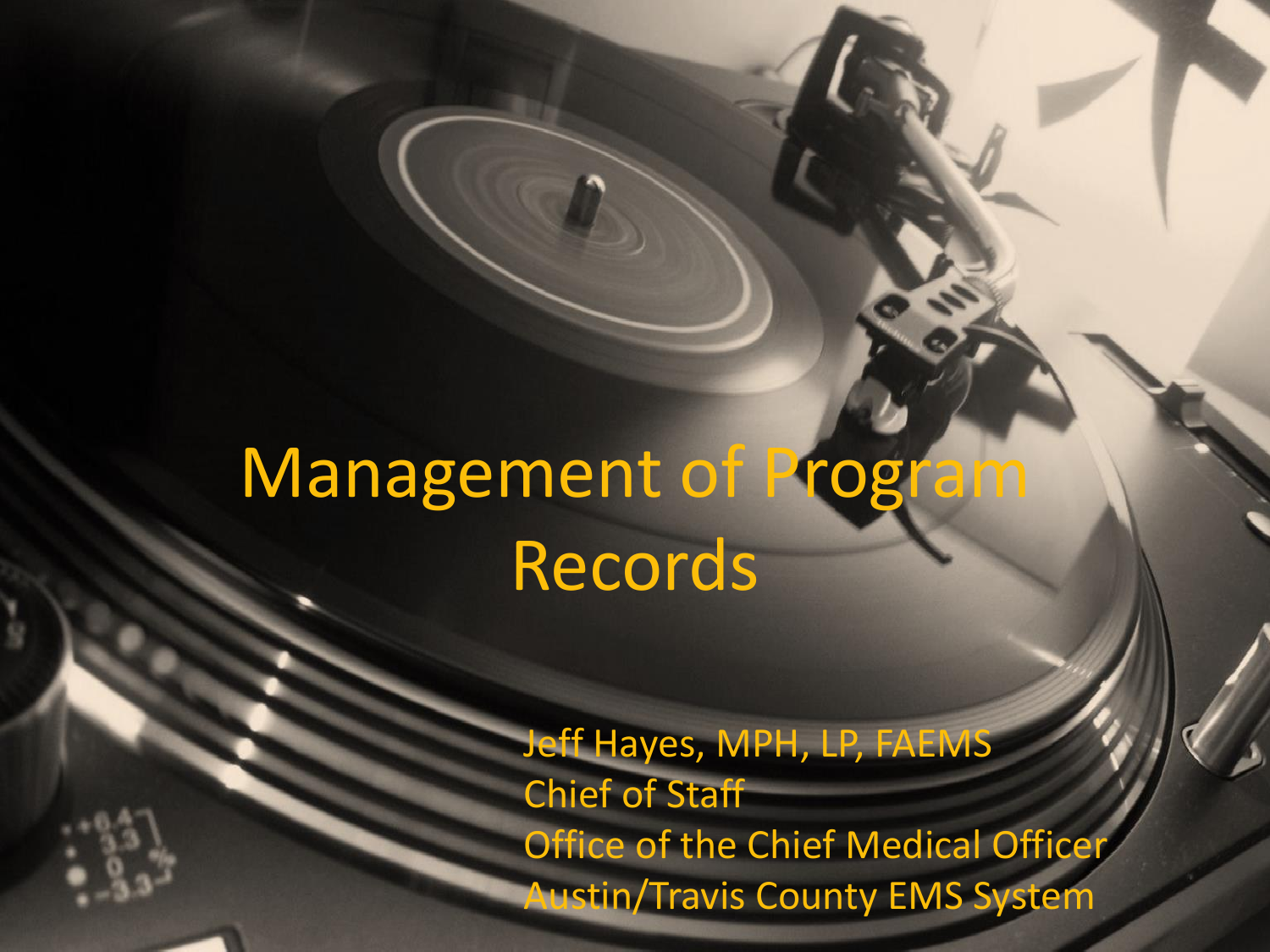# **WHAT THIS IS NOT…**

#### Session on State & Federal requirements

OR…

Records Management 101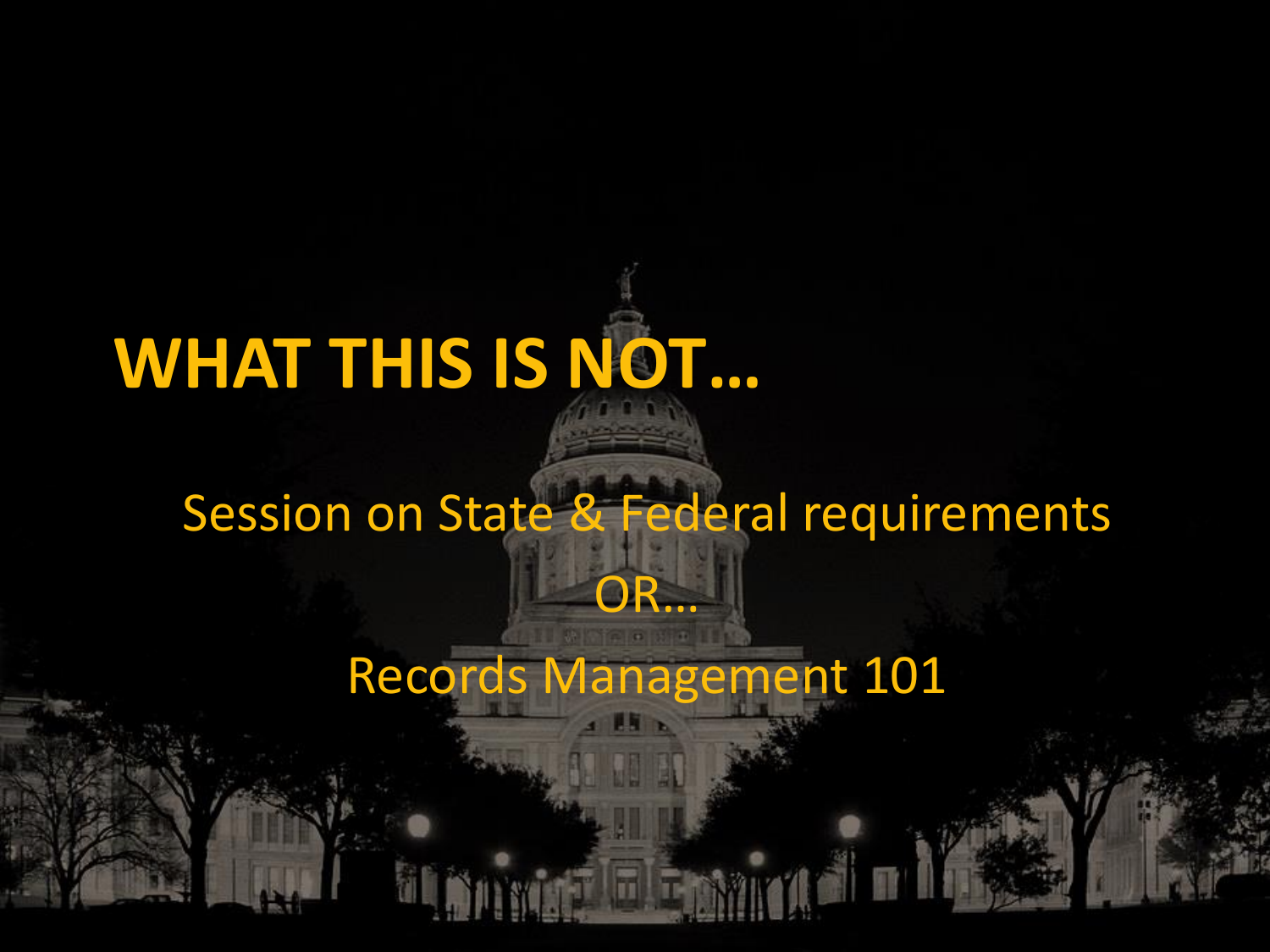# **WHAT THIS IS…**

#### Overview of records management as it relates to the EMS Education program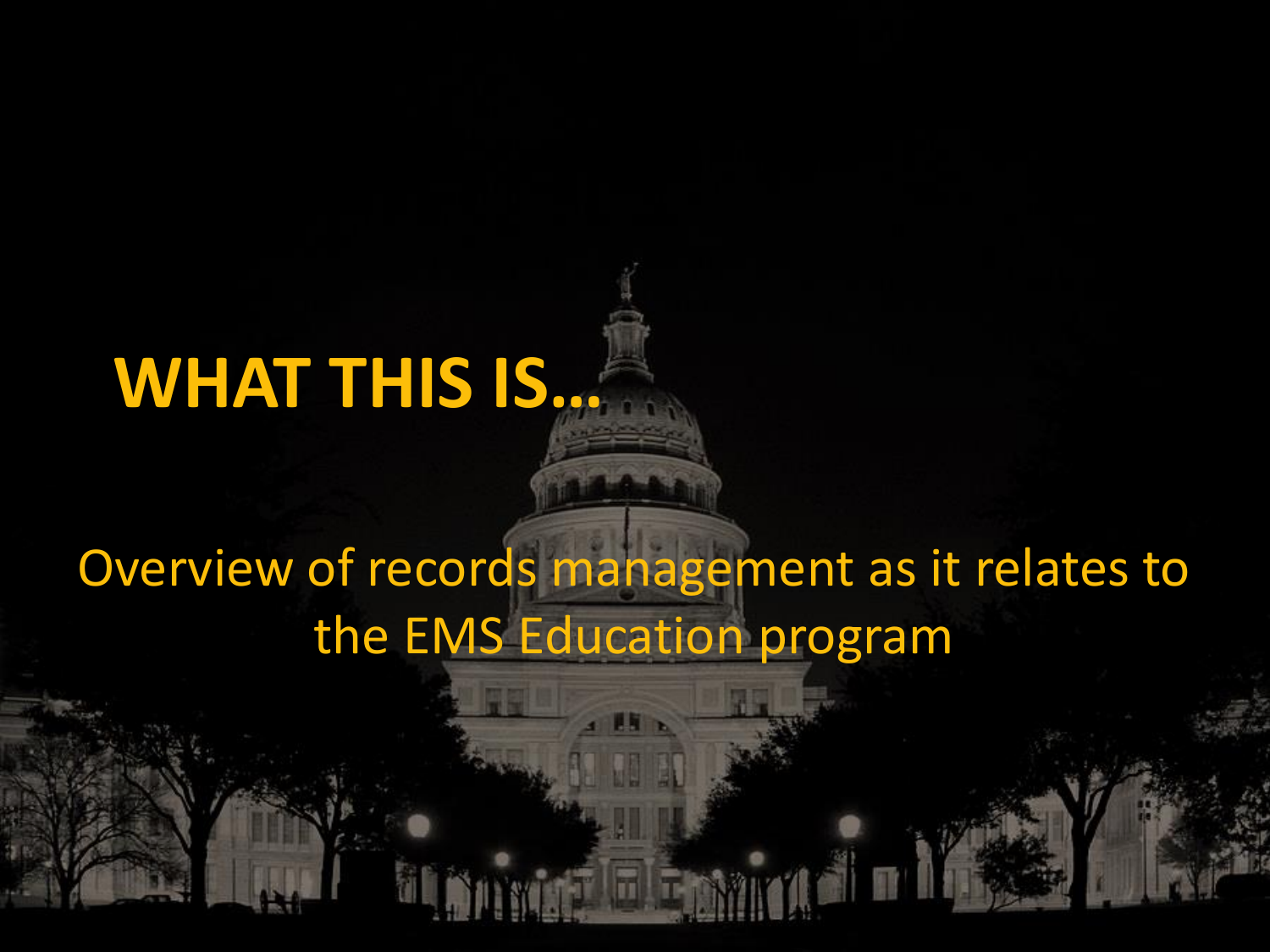## The Plan…

- Understand the importance of Record-keeping
- Discuss expected record keeping requirements for EMS Education programs
- Appreciate the value of record-keeping for EMS Education programs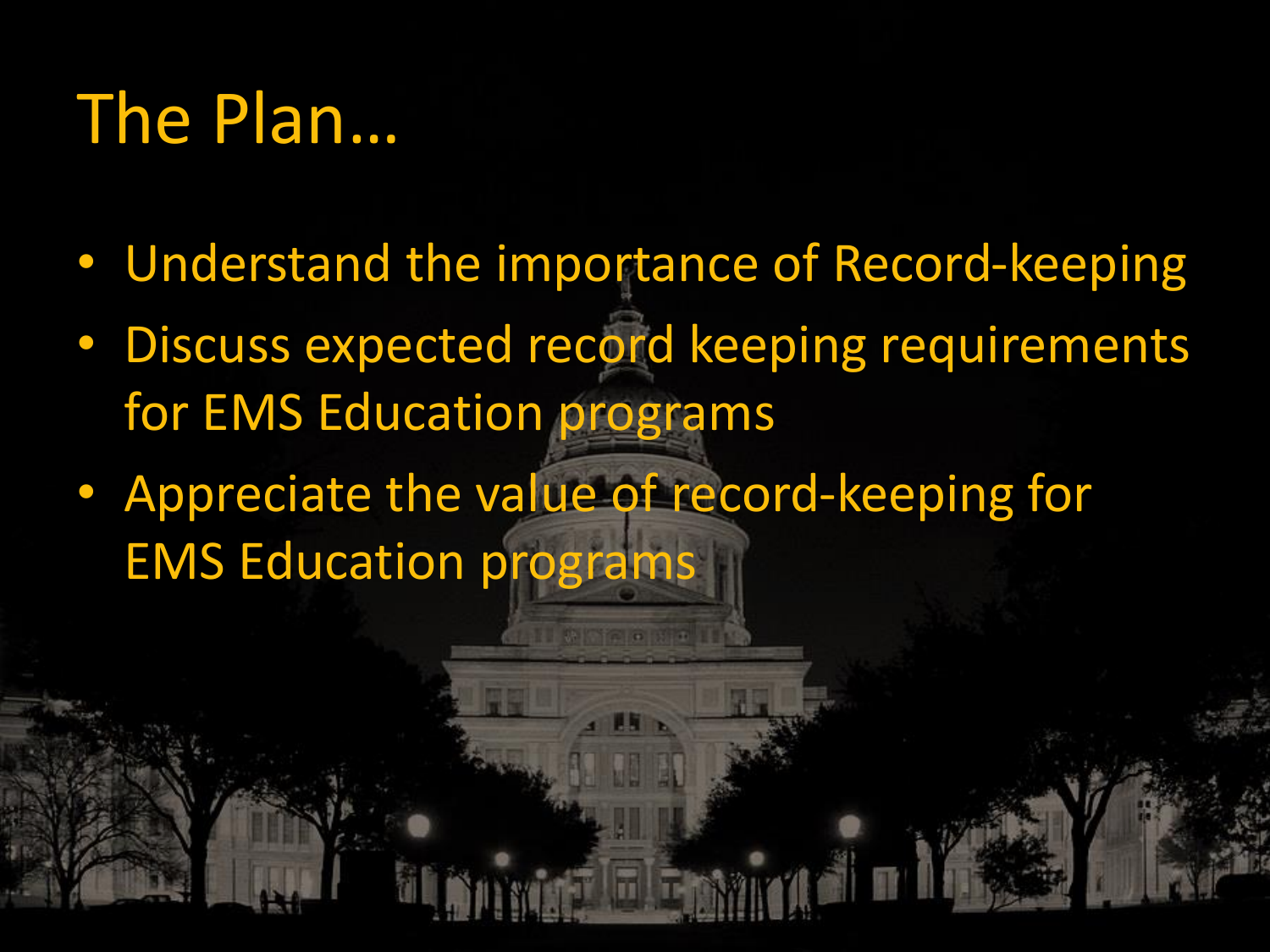

You receive a call from you DSHS Regional Manager notifying you of a records audit. They inform you that they want to see the records of the most recent paramedic class and an EMT class that was conducted three years ago.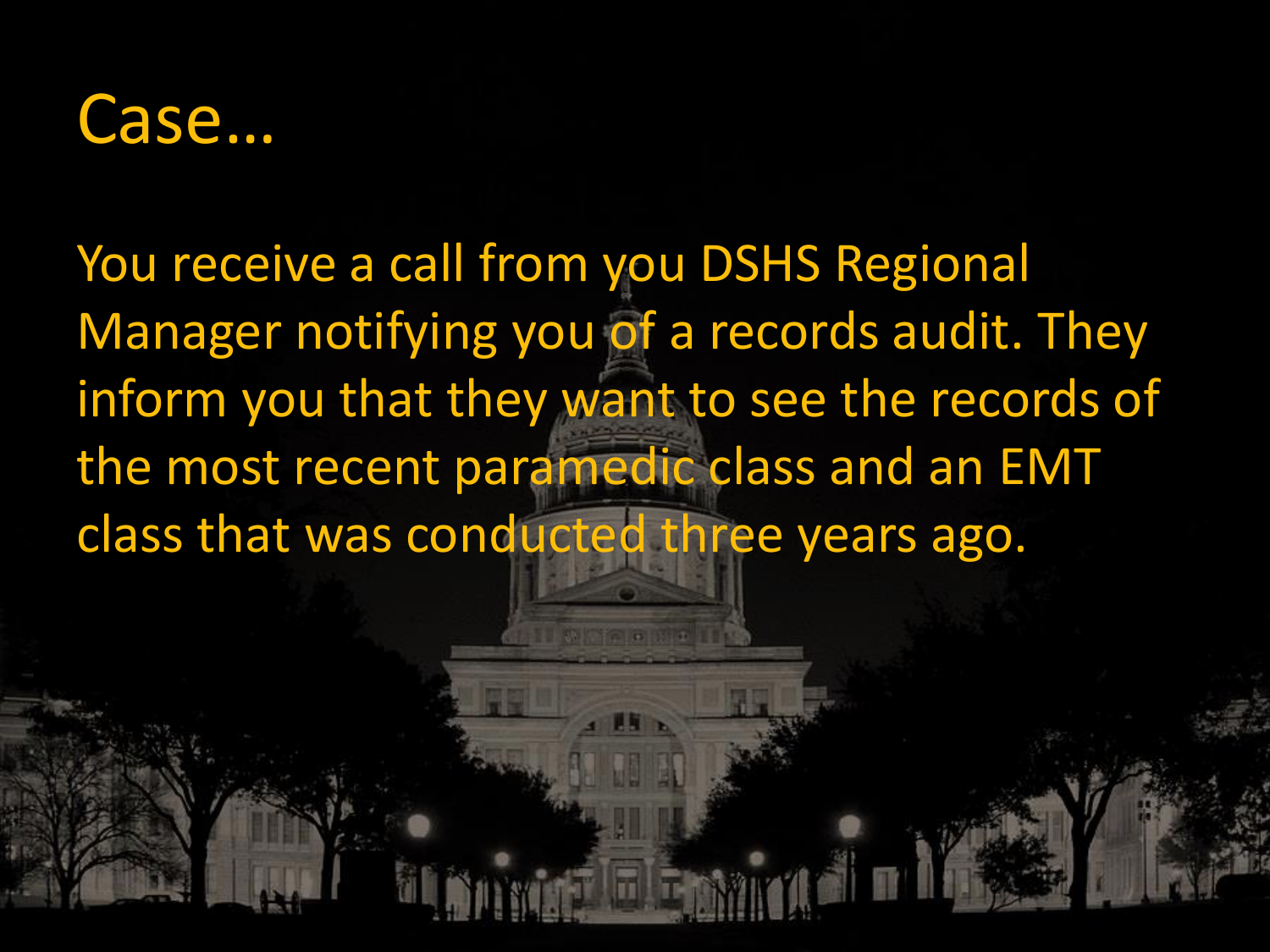#### Case…

Your program is the contracted CE provider for the local EMS agency. The EMS agency informs you that they are involved in a court case and have a subpoena for all of the training records of their employees for the past 2 years…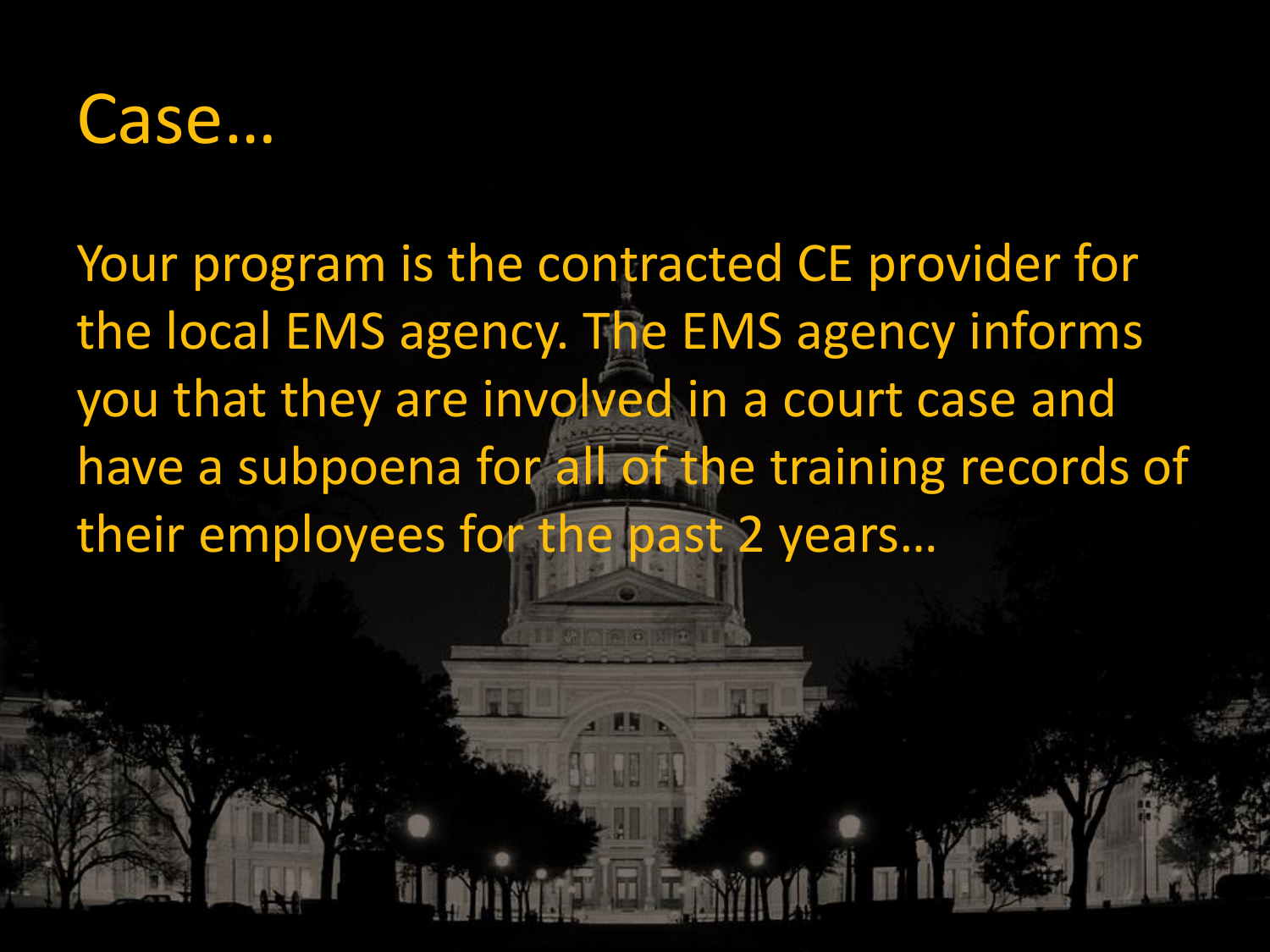

#### You have made the decision to terminate a faculty member because they are not meeting expectations that you have defined in the faculty profile.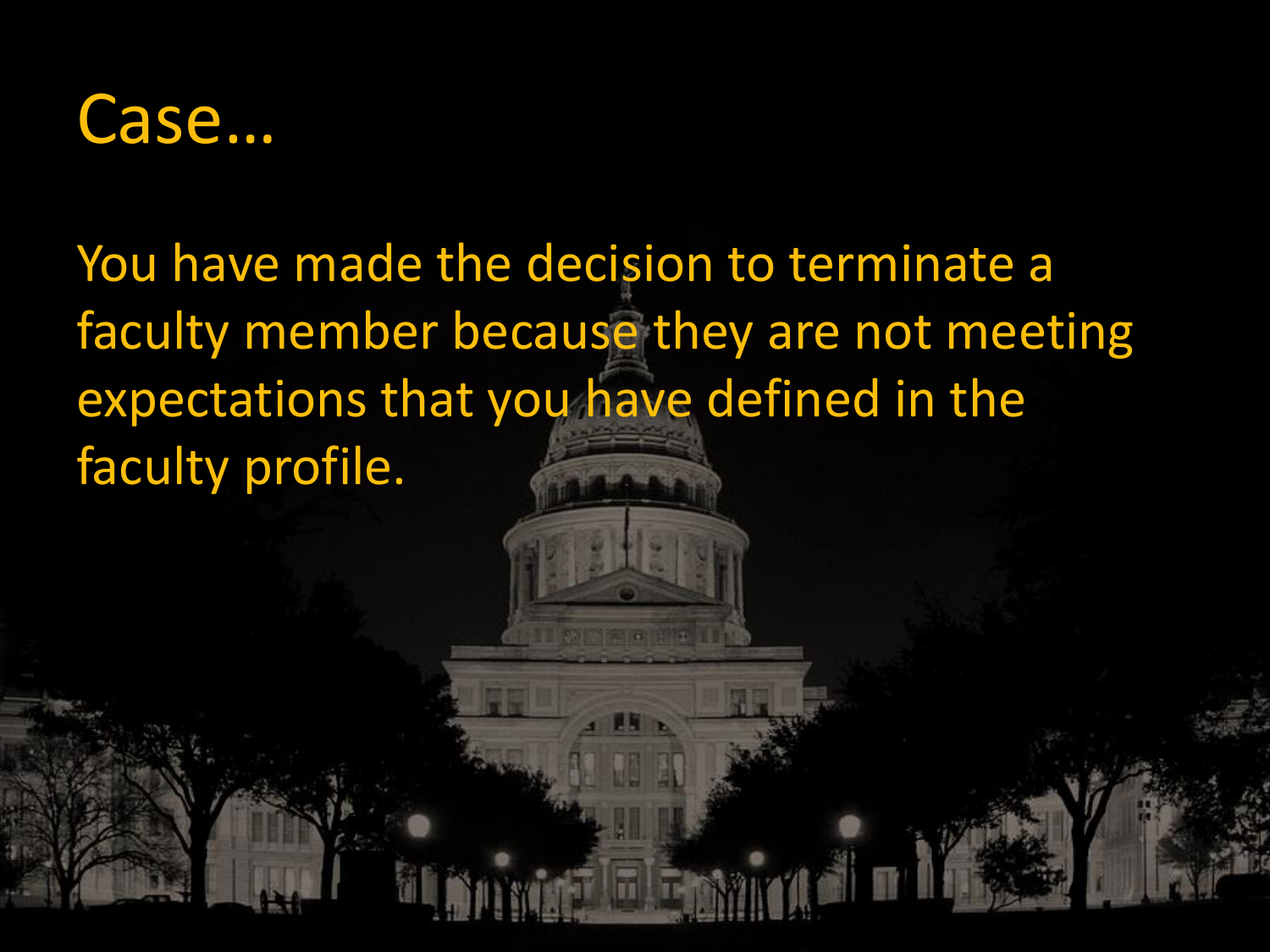### What Is a Record?

A record documents any transactions your program, the students, faculty and staff perform as part of the service you provide.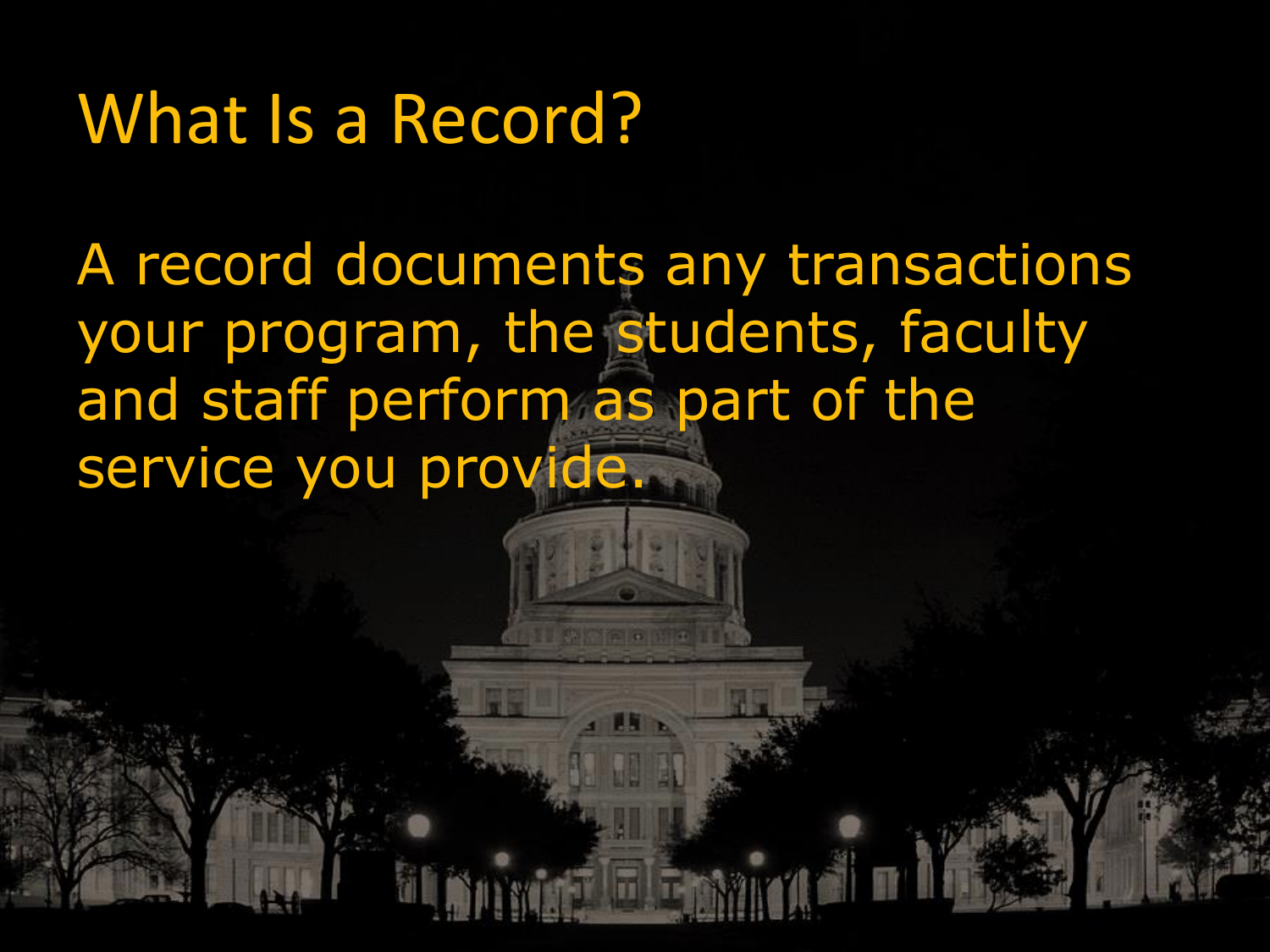# Records and Their Life cycle…

• Created as a result of the service provided

- **Initial Education**
- **CE Programs**
- **Active Records** 
	- Current ongoing programs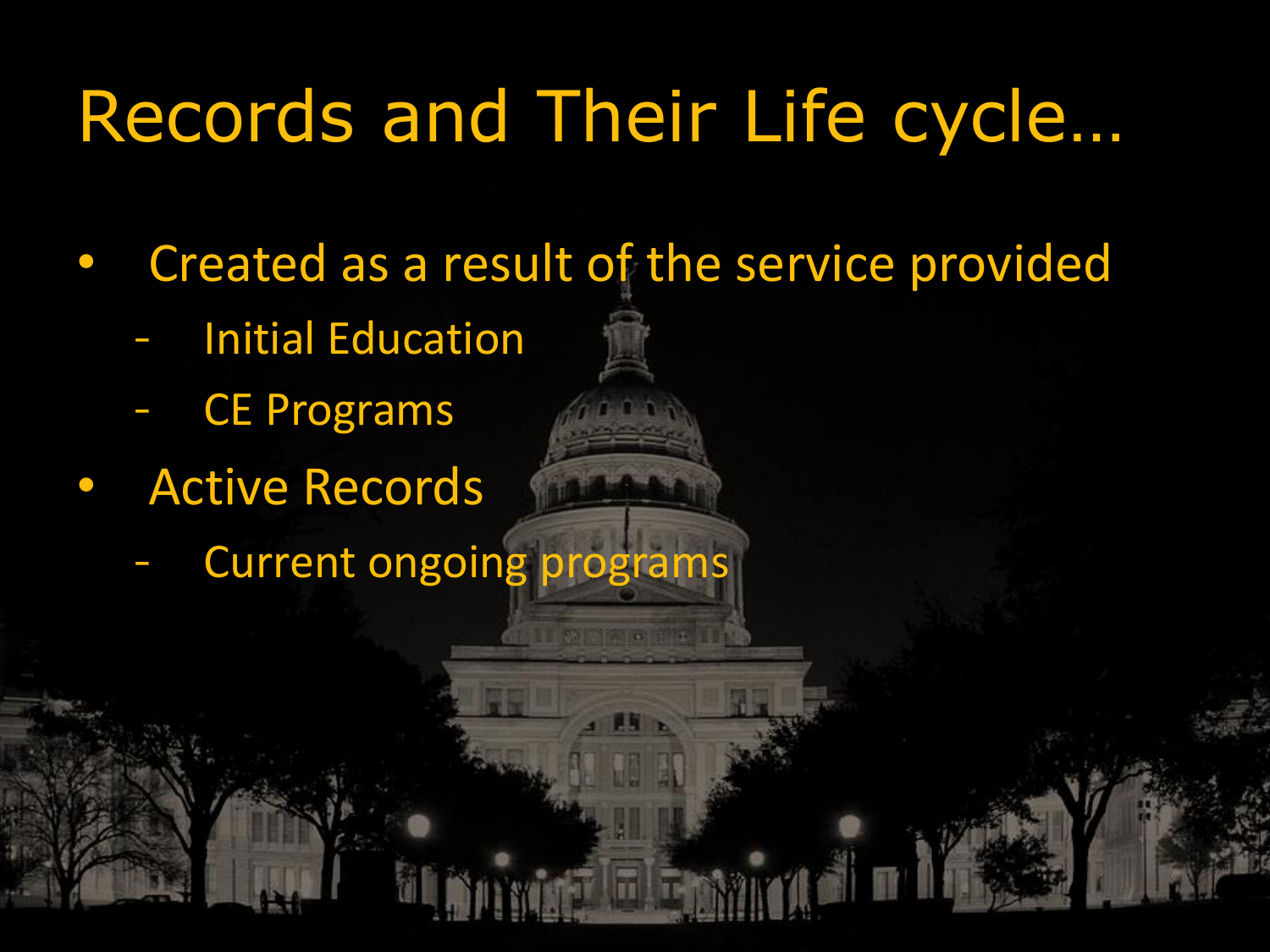# Records and Their Life cycle…

- **Record Retention to meet regulatory** requirements or to support what was done for a defined period.
- Records Disposal (dependent on institutional requirements)
	- Timelines defined by DSHS
		- **Destroyed** 
			- **Archived**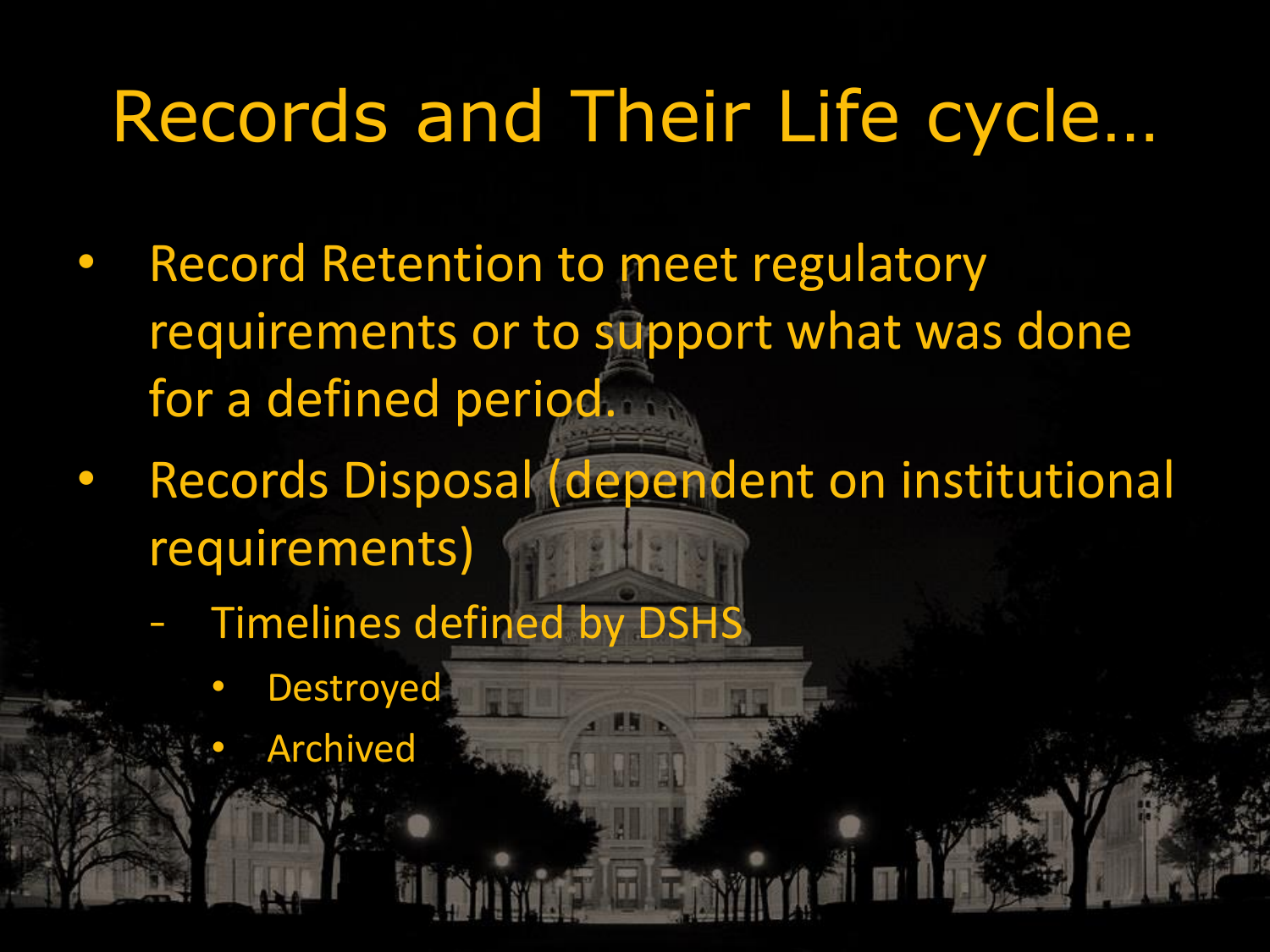## Regulatory Requirements

Texas Administrative Code, Title 25, Part 1, Subchapter C

- Rule 157.32
- Rule 157.38
- Rule 157.43

CoAEMSP Standards

– Not regulatory, per se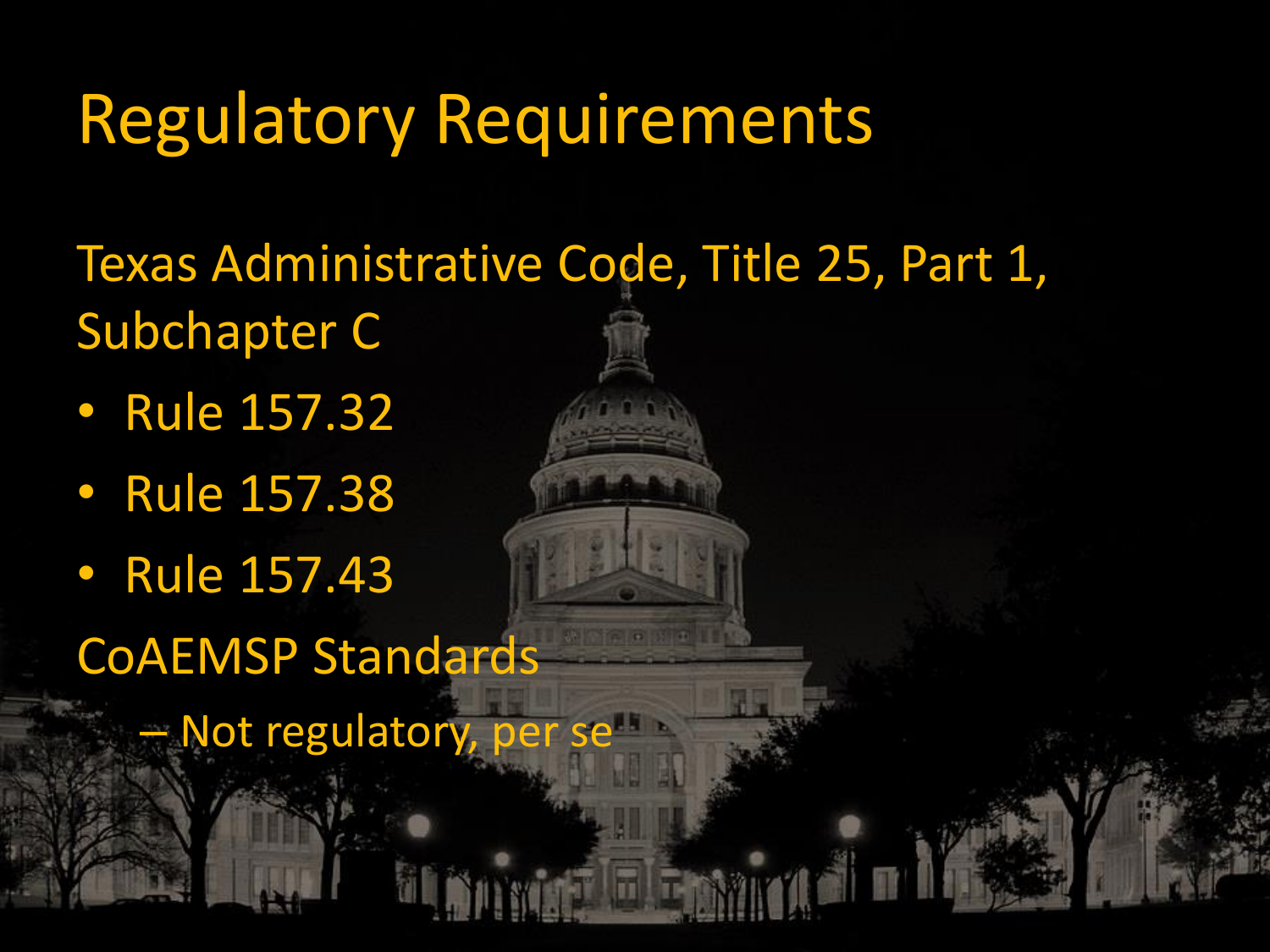#### 157.32 – Ed. Program/Course Approval

*An EMS Education Program shall meet national education training standards that address at least the following areas:*

• *(8) academic and administrative policies, procedures and records requirements;*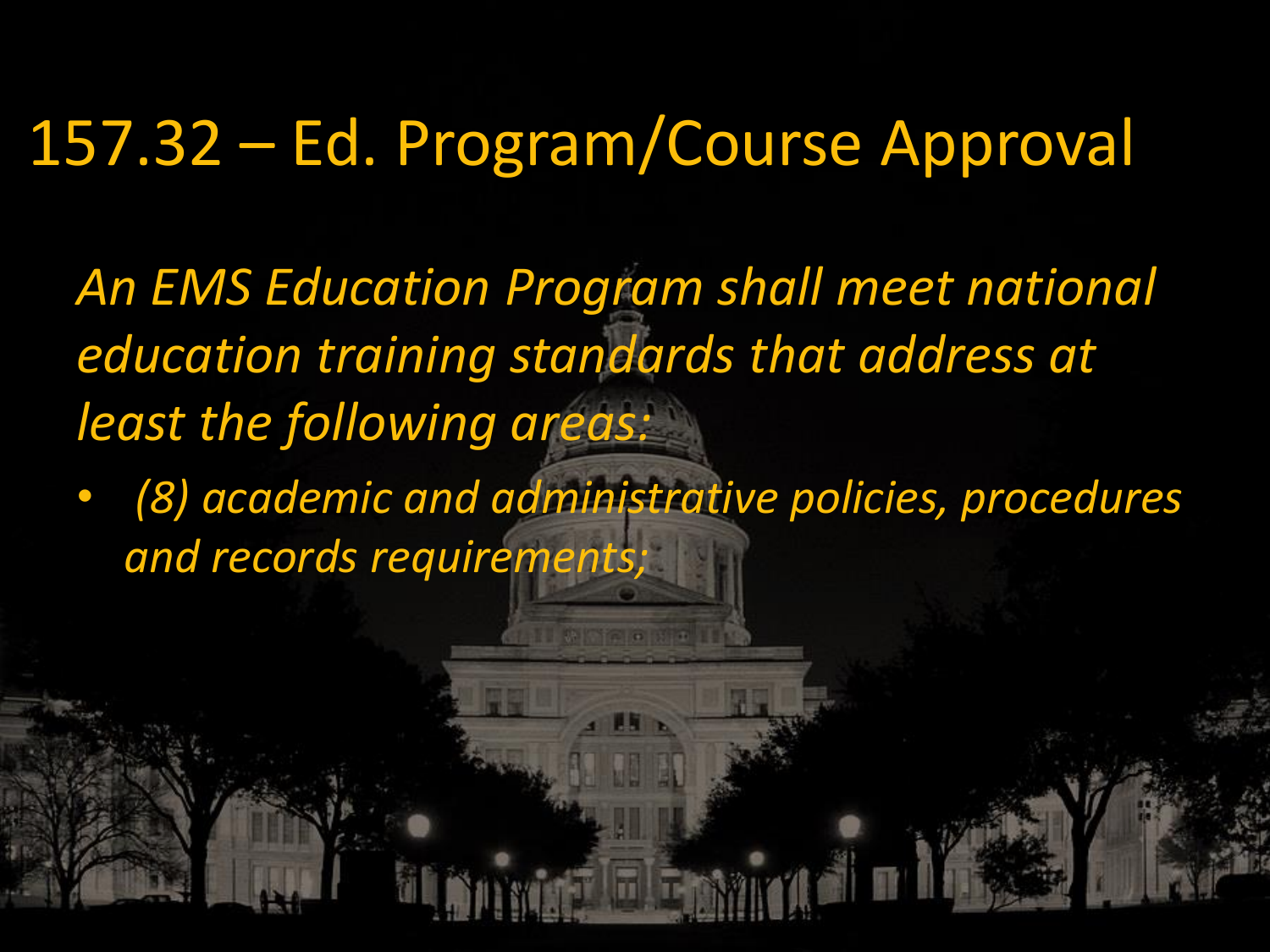### 157.38 – Continuing Education

*(h) (1)(K) Program records…shall be maintained by the provider for a minimum period of five years from the date of the program completion and shall include target audience, objectives, and documentation of instructor qualifications, teaching strategies and materials, evaluation instruments and results, and a list of names of participants*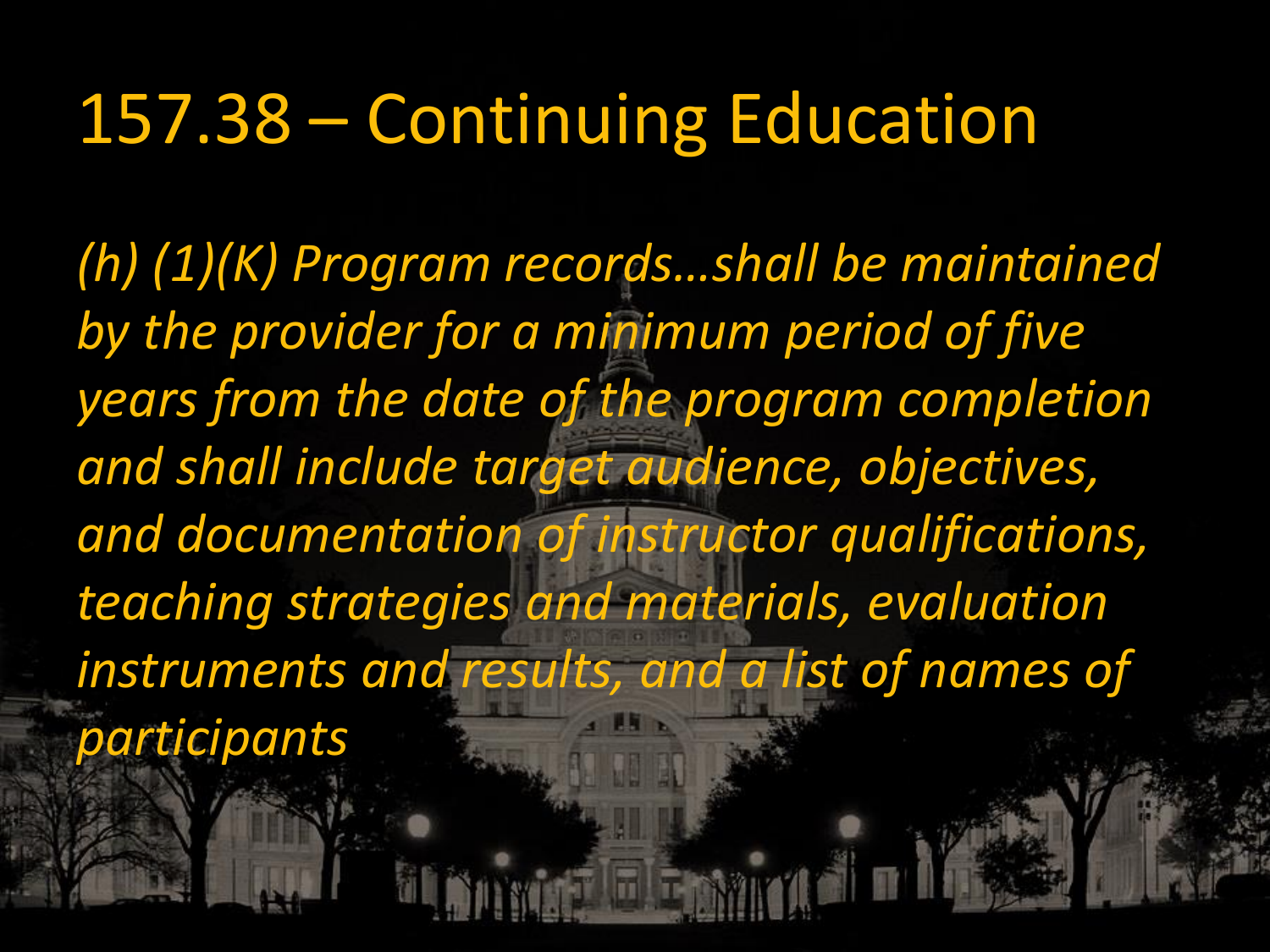#### 157.42 – Course Coordinator Certification

*(h)(13) in cooperation with the training program, maintain all course records for a minimum of five years;*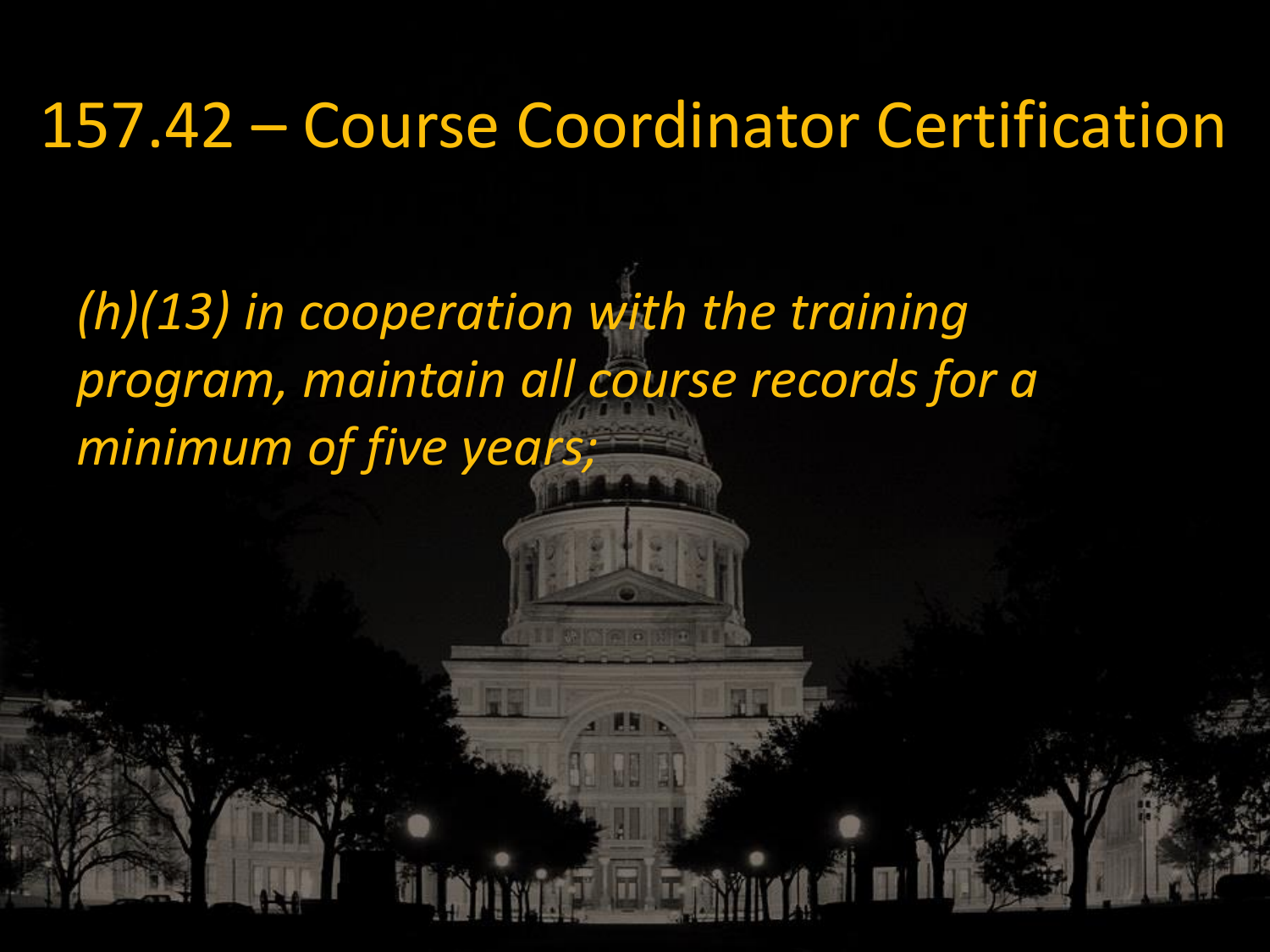# CoAEMSP/CAAHEP

- Not Regulatory, per se – de facto for paramedic programs
- In summary…
	- Document your program to show what you are doing & why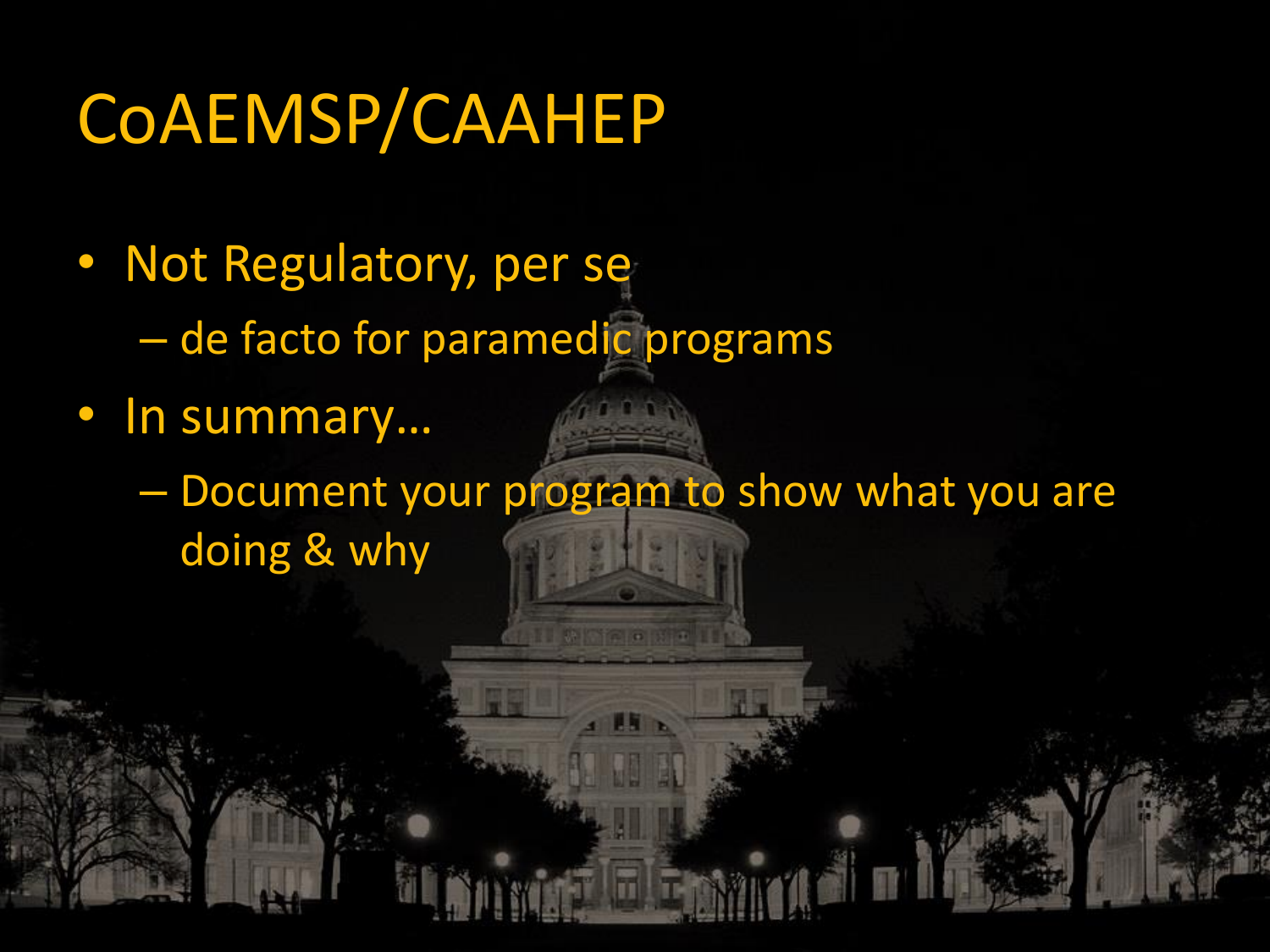### Who Is Responsible for Records?

- Ultimately…
	- Course Coordinator

#### However…Everyone in the program plays a significant role It may be in your job description!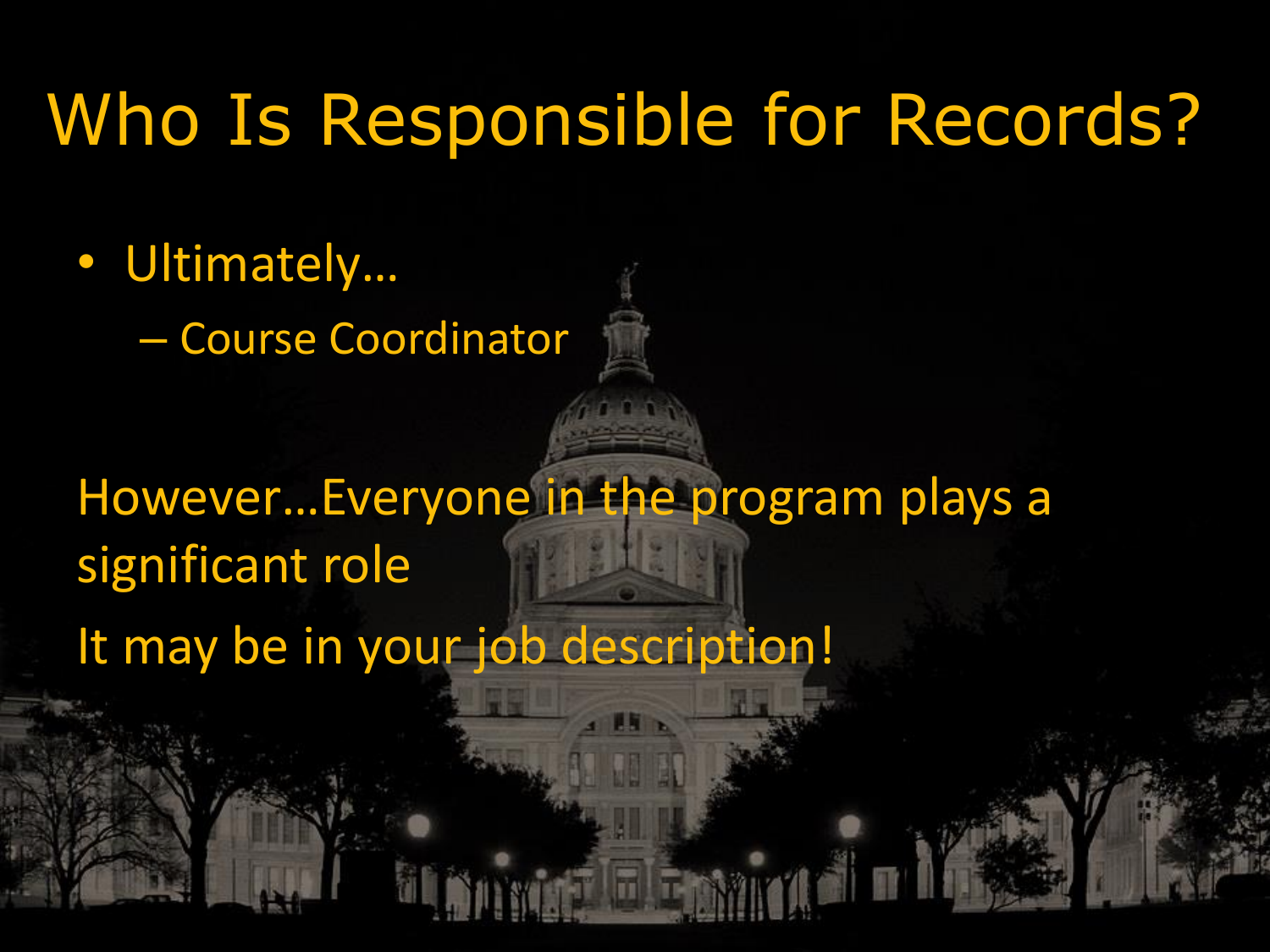# What Specifically do I Keep?

– If it supports what you do, did or have done…

- DSHS Rules define most  $-157.32, 157.38, 157.43$ • CoAEMSP Standards – Documentation mentioned throughout • When in doubt?
	- DSHS regional staff

or

KEEP IT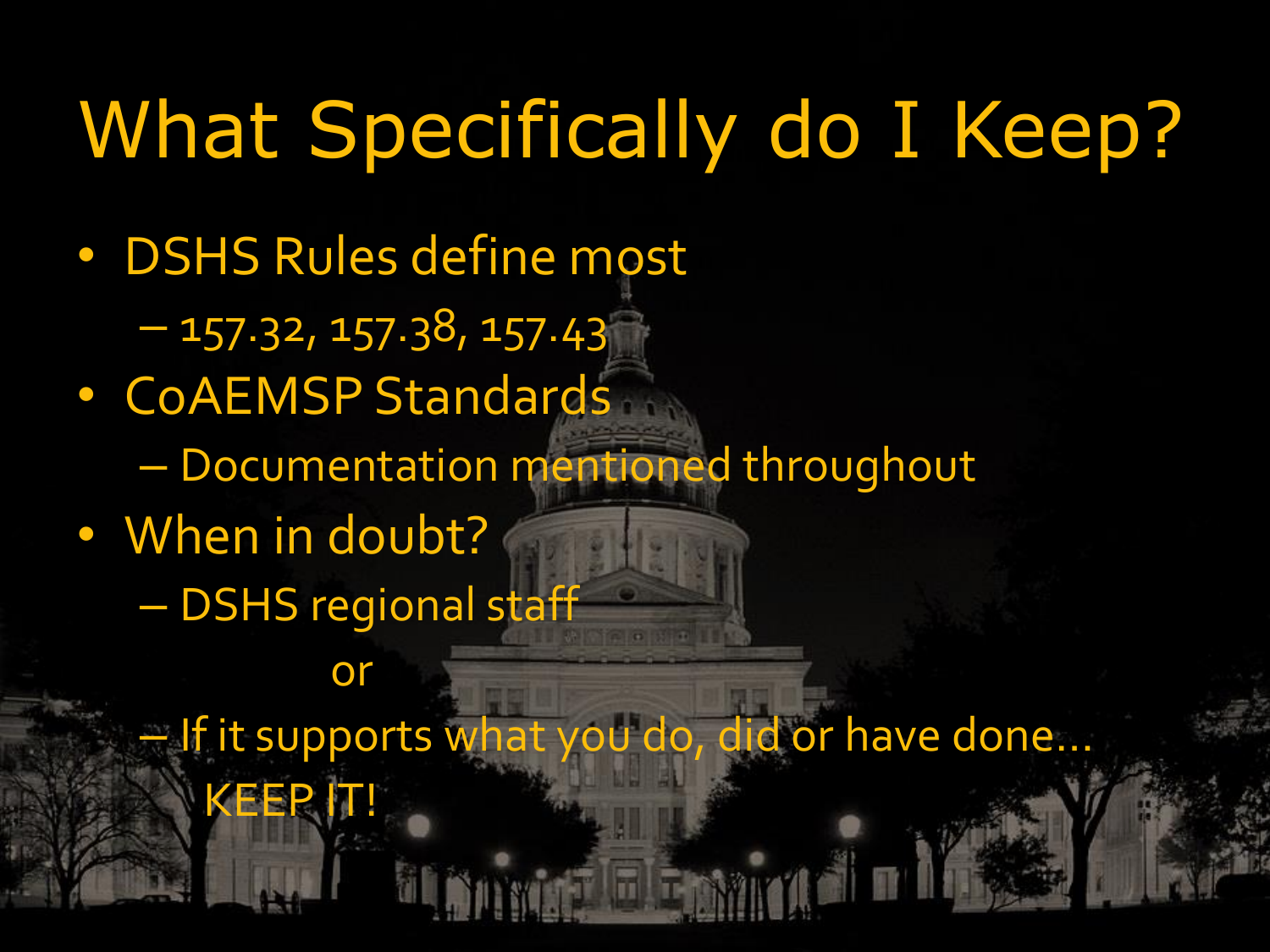# What Format?

- Retention requirements apply to:
	- PDFs and imaged records.
	- Electronically Stored Information (ESI).
	- Correspondence in any medium that is related to the services provided.
	- Good old paper documents.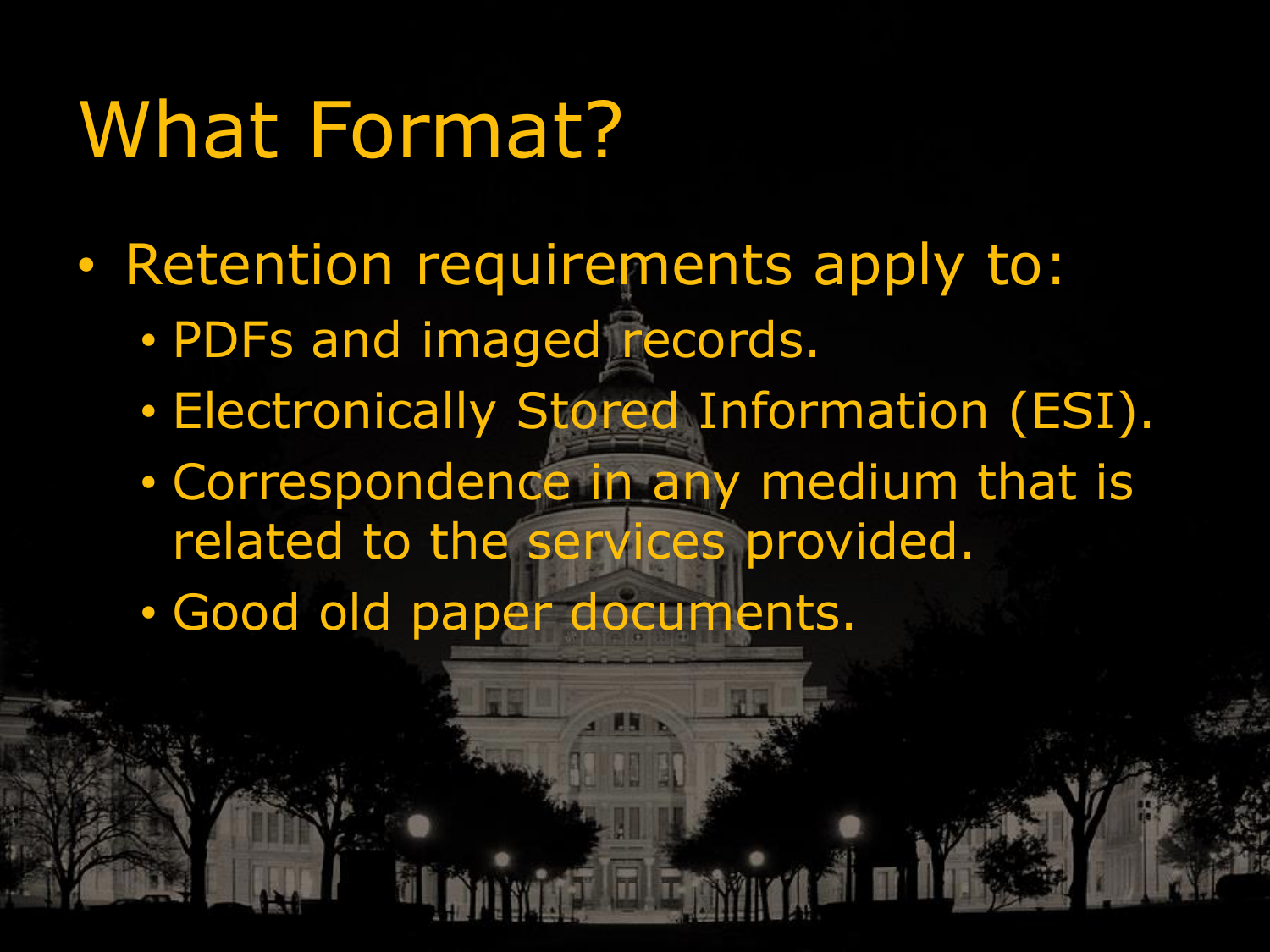#### How Long do I Have to Keep Them?

• In most cases, per DSHS…

– 5 years

• However...

– It is advisable if you are a government agency to seek councel from records personnel

• (e.g., City of Austin is Regulatory requirement + 2 yrs!)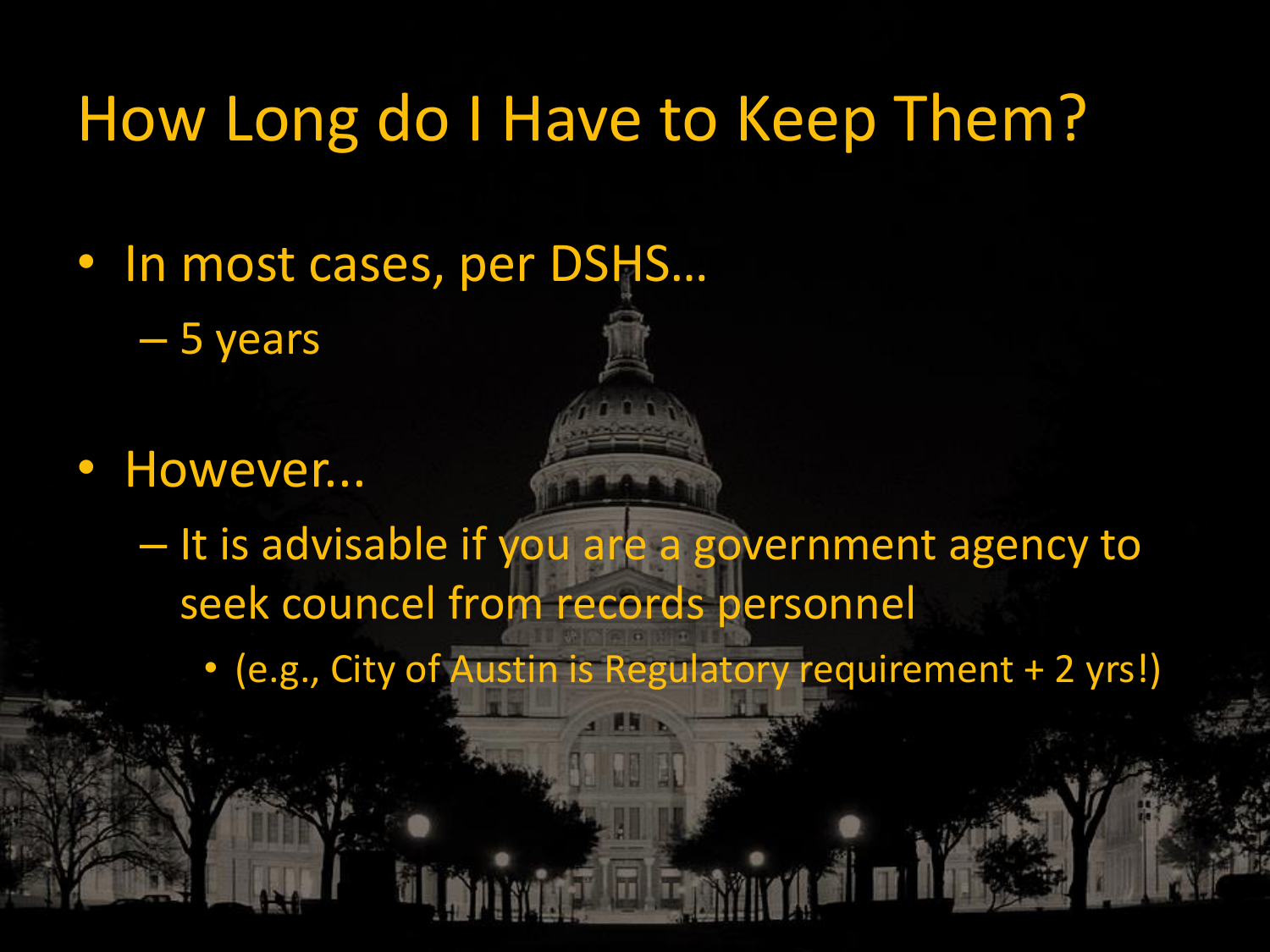# A Word of Caution…

If there is litigation, audits, public information requests, administrative review or any other action on any course/program records you cannot destroy until resolution of the event…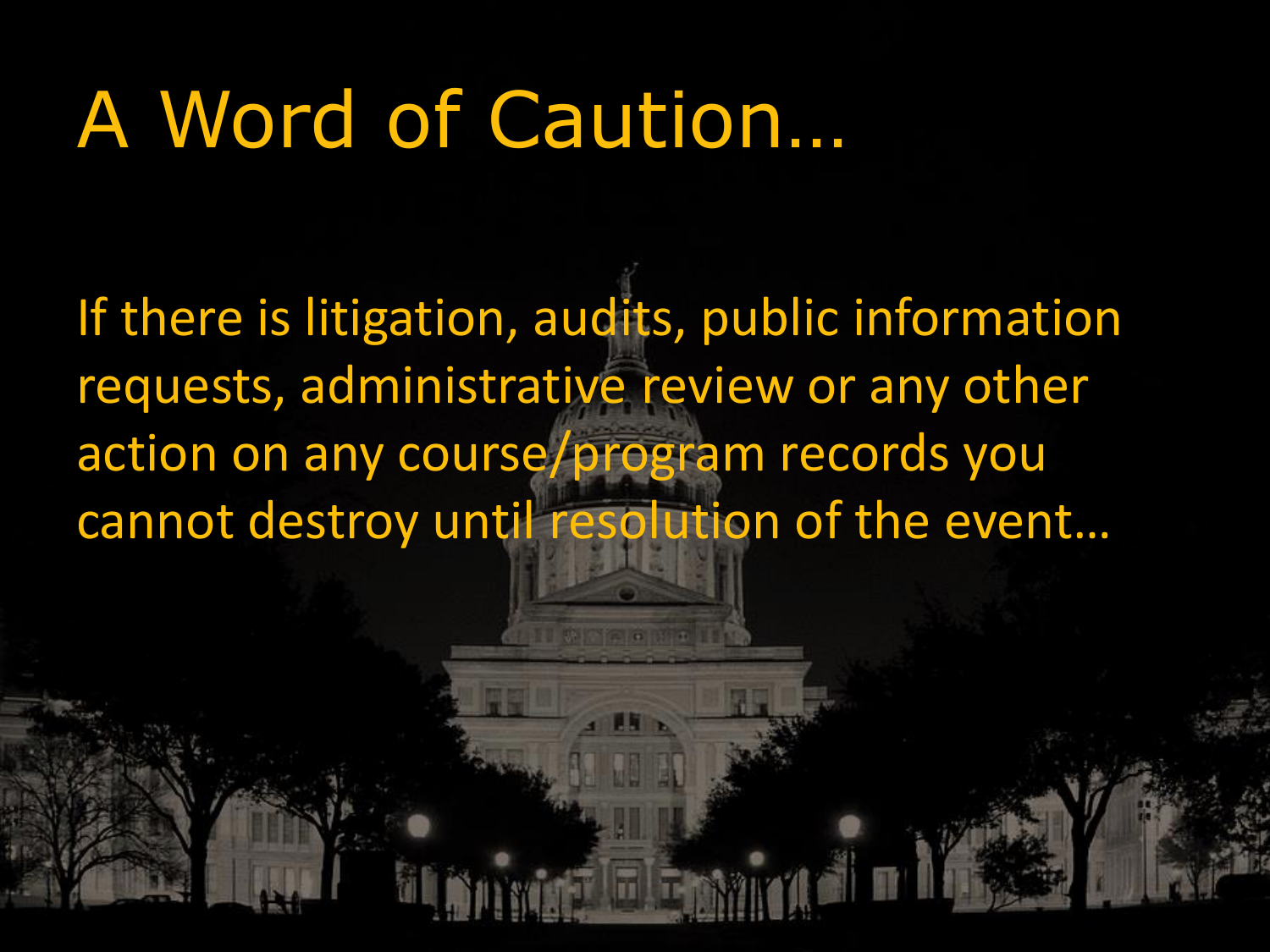#### Best Practices

- Appoint a Records Boss – Empower them • Standardized system – Reproducible in any format • Digital or Paper
- Define a retention schedule
	- AND…Stick to it!!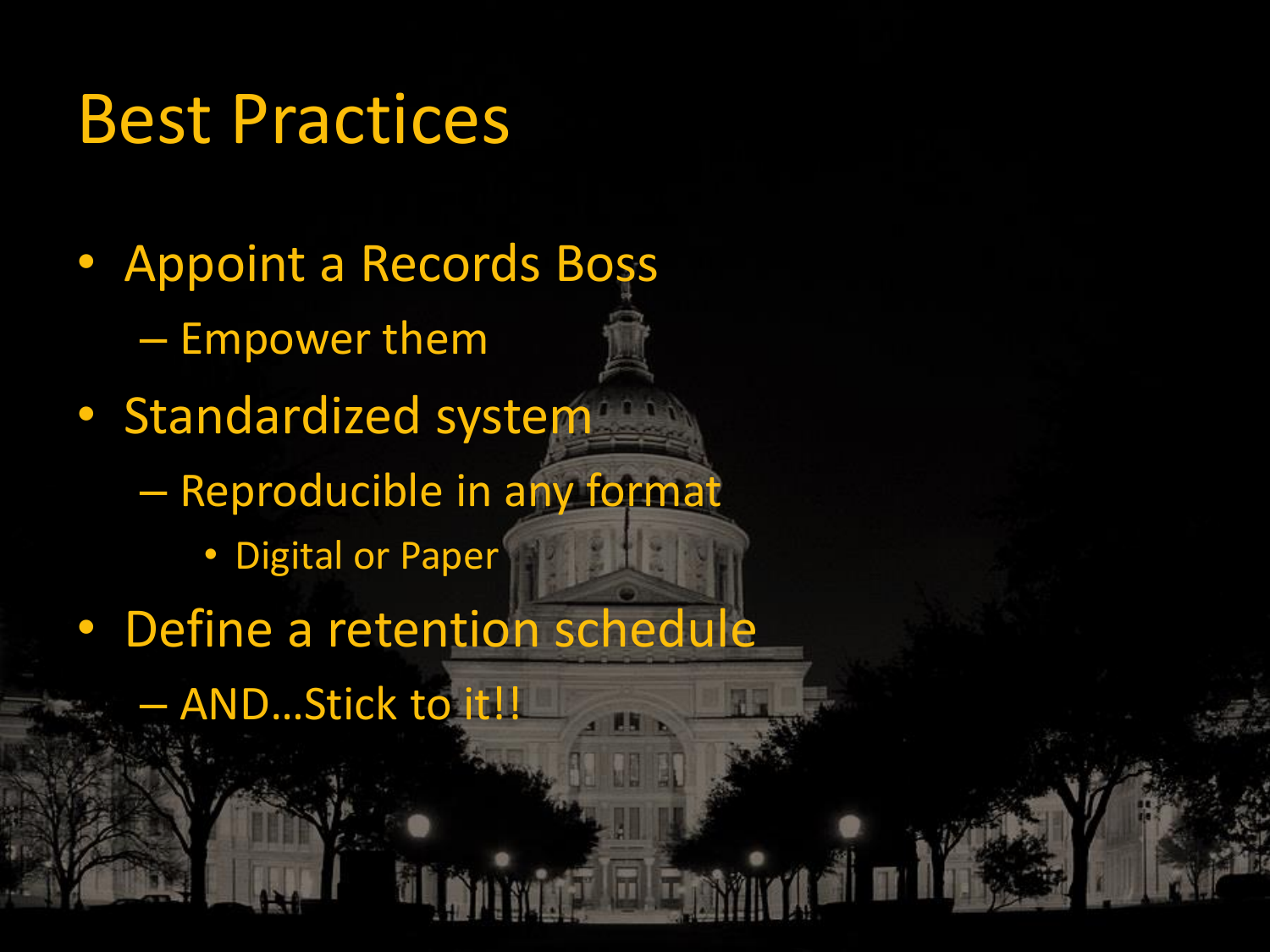#### Best Practices

• Define vital records – What is REQUIRED to be compliant • And, well…to be able to conduct business – What is your Plan B? • Have a disaster/recovery plan – You're still responsible for the records

– Documentation of why records not available/recoverable

Or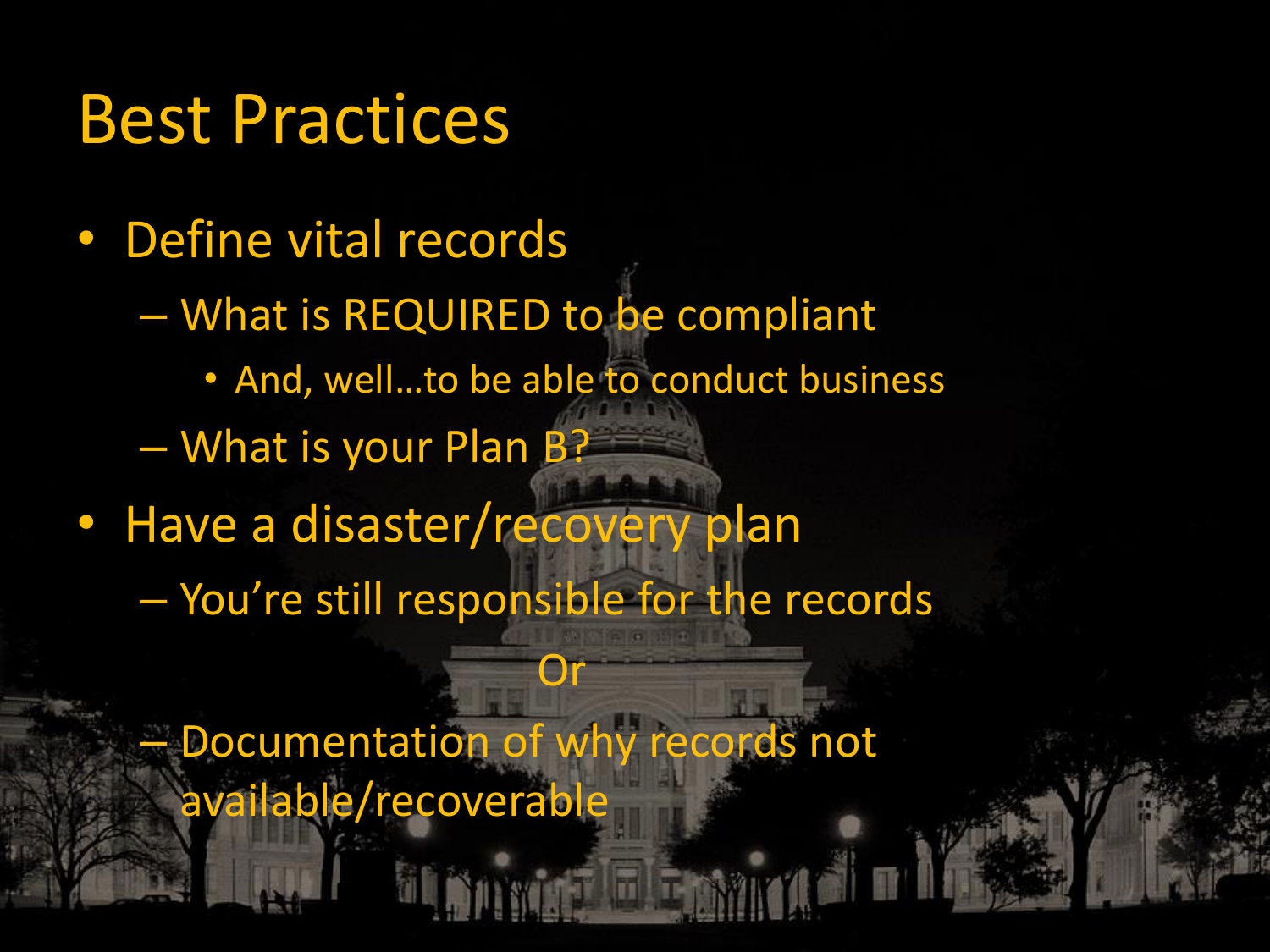### A Word on Disaster Recovery

- Ask DSHS…
	- Early 2000s Flood in Bldg with certification server
- Others
	- University of Hawaii Library
	- Contra Costa County Library
	- Pissed off instructor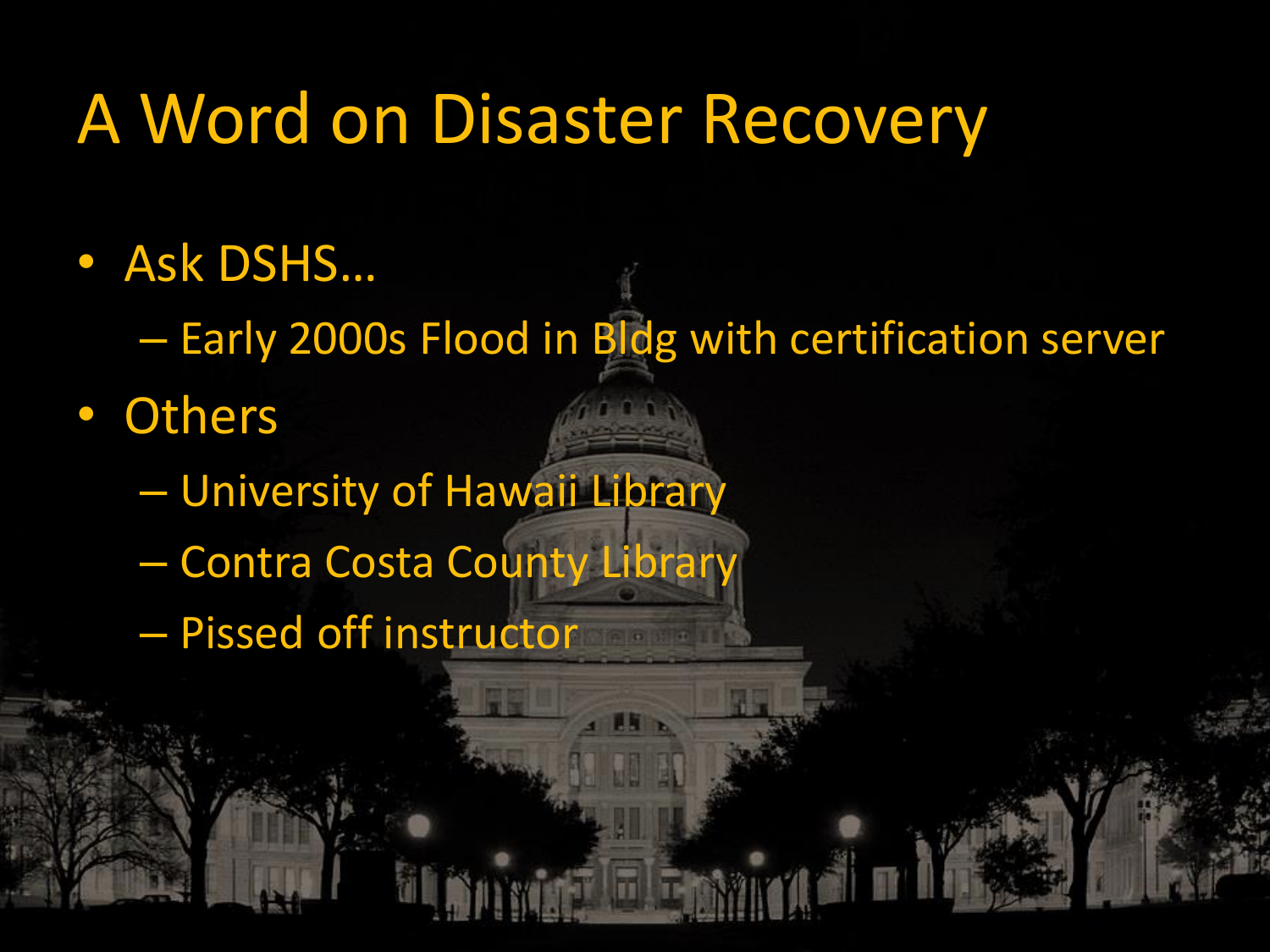# University of Hawaii – Flash Flood

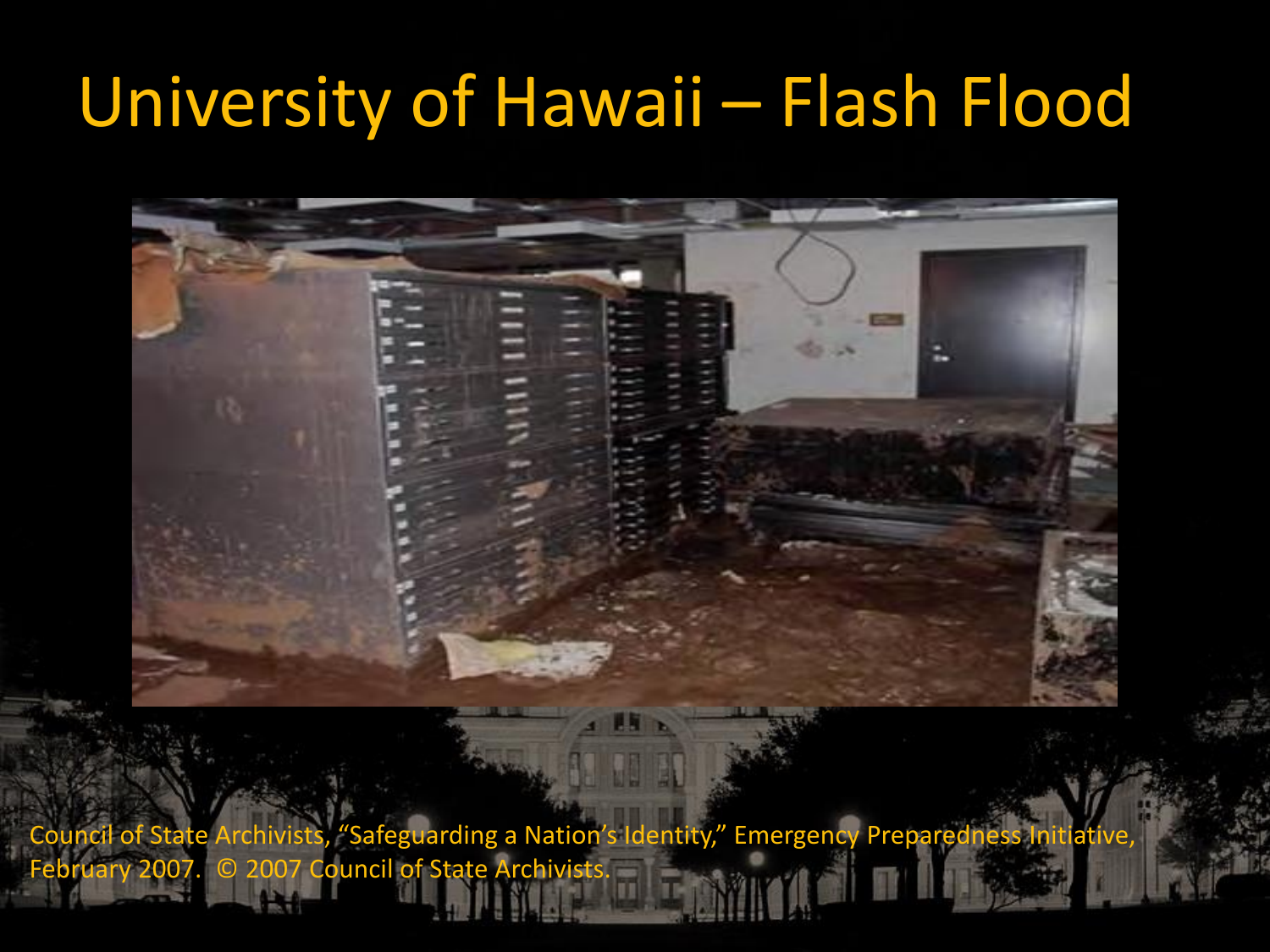#### Contra Costa County, California – Fire



Council of State Archivists, "Safeguarding a Nation's Identity," Emergency Preparedness Initiative, February 2007. © 2007 Council of State Archivists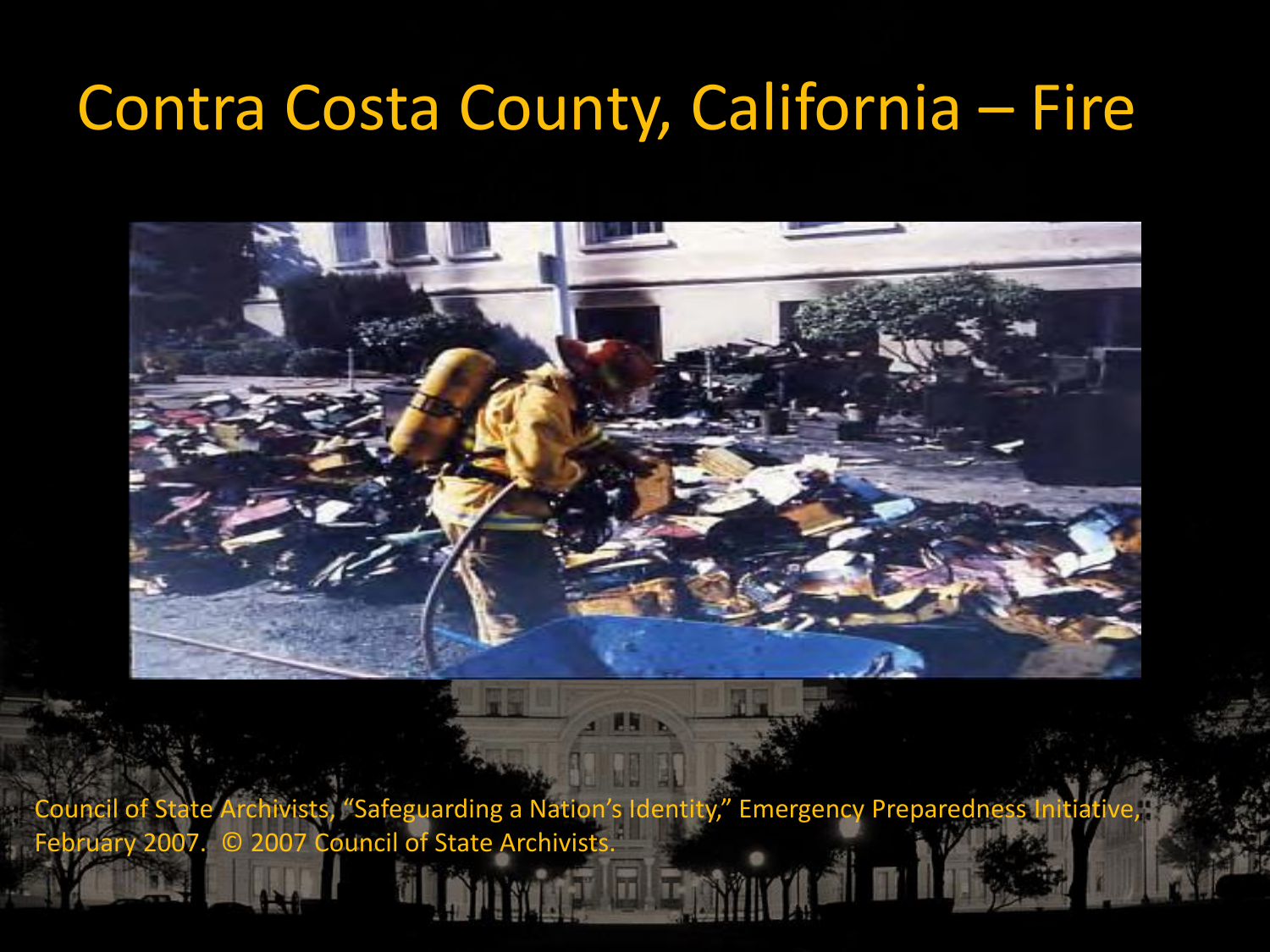# Common Problems

- Forms
	- Multiple versions of forms
	- Forms demonstrated but not used
	- Incomplete (Think…)
		- Skills, clinical documentation
		- Didactic competencies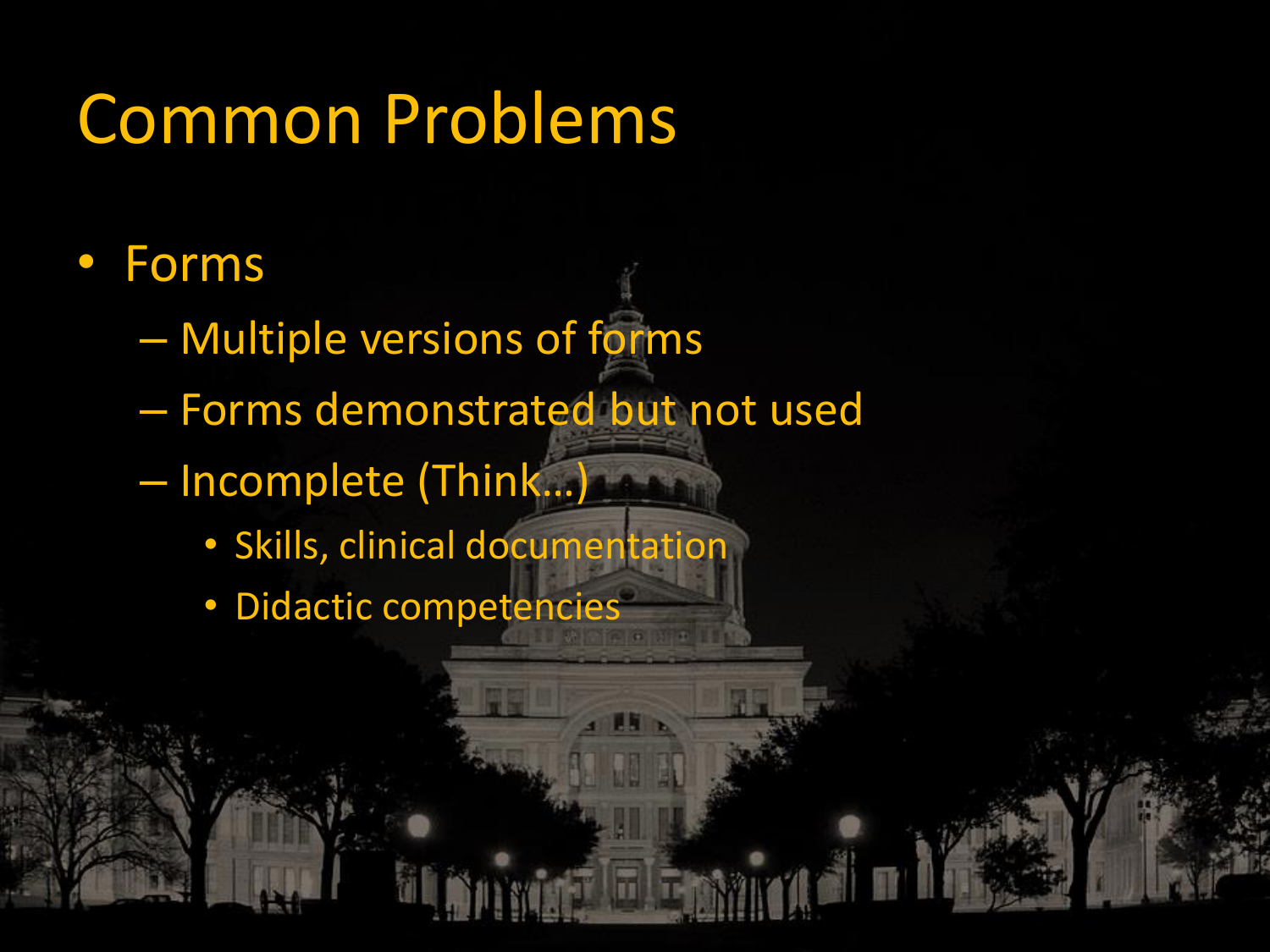## Common Problems

- Evaluations (course, program, instructor, etc.) – Missing/Not completed
- No documented records management plan
	- How to manage paper
	- Transition to digital
	- Conversion to digital
		- Be careful, very careful!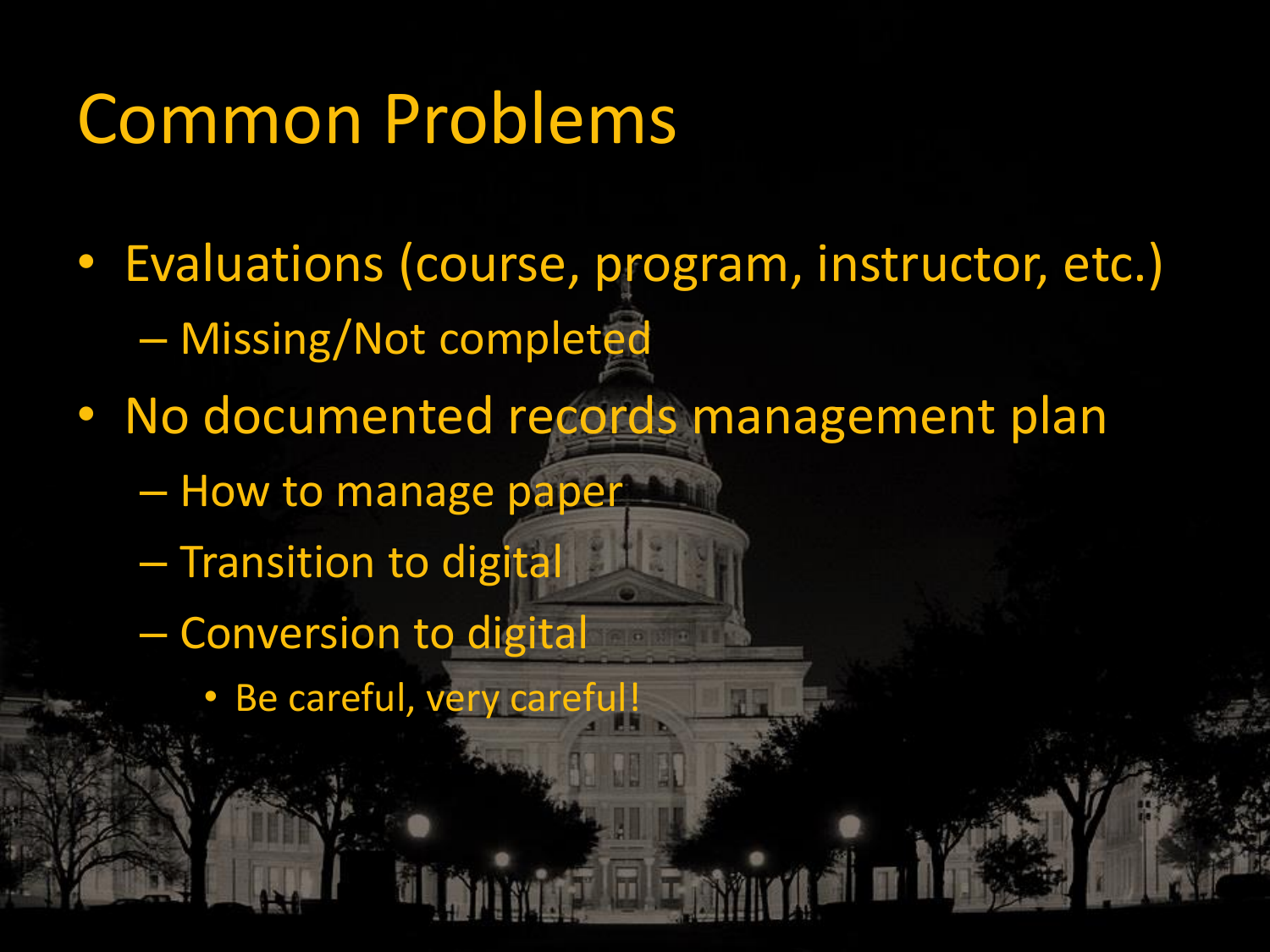#### Take Home Points

Know the rules – Never assume your interpretation is correct • Appoint someone to oversee the records Define your records Standardize your records Have a disaster/recovery plan – Proverbial "Plan B"